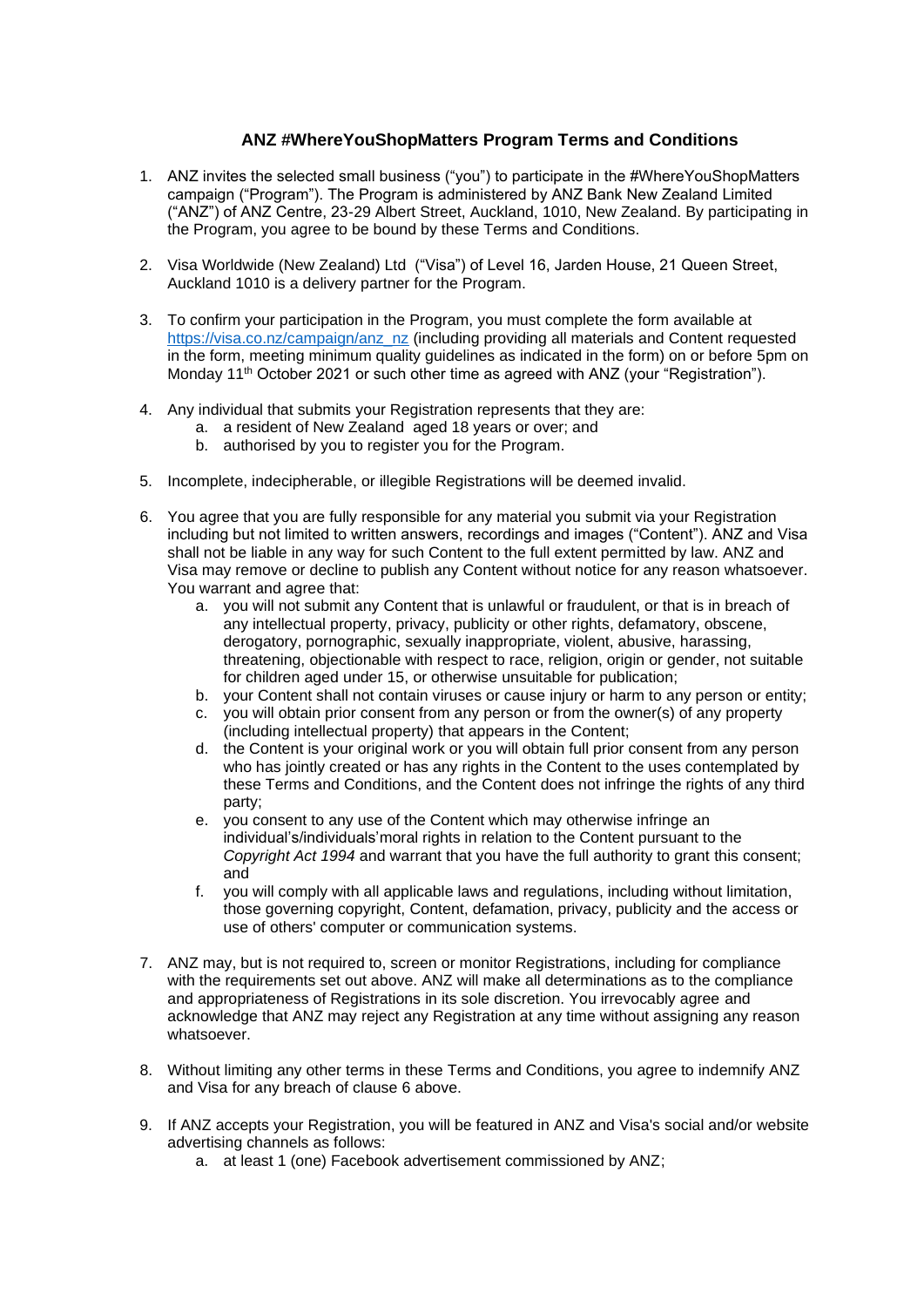b. at least 1 (one) advertisement published by Visa on a Visa social media channel, e.g. Visa NZ's Facebook account [\(https://www.facebook.com/VisaNewZealand\)](https://www.facebook.com/VisaNewZealand), or Visa NZ's Instagram account [\(https://www.instagram.com/visa\\_nz/\)](https://www.instagram.com/visa_nz/).

with first publication to take place on or after 15 November 2021.

- 10. ANZ and Visa may select, at its' sole discretion, up to 8 businesses that have Registered for the Program to also be featured in [at least 1 (one)] outdoor billboard in New Zealand commissioned by ANZ, with first publication to take place on or after 15 November 2021. The exact location, position and size of the billboard will be determined by ANZ in its sole discretion, with the billboard advertisement to be subject to availability.
- 11. If you submit a Registration, you may be required to:
	- a. enter into further agreements with ANZ, Visa, and their respective external advertising agencies in order to facilitate other requirements of the Program; and/or
	- b. install analytics tools on your website such as Facebook Pixel in order to measure the effectiveness of the Program,

and any such requirements will be discussed with you on a case by case basis.

- 12. The opportunity to participate in the Program is not transferrable or exchangeable.
- 13. By submitting your Registration, you grant each of ANZ and Visa, and their affiliates and sublicensees, a non-exclusive, irrevocable, perpetual, royalty-free, worldwide licence ("Licence") to use, reproduce, distribute, display, perform, redact, edit, republish, sublicense, translate, copy and create derivative works from the Content for the purpose of featuring you and your Content in their respective advertising as set out in clauses [9 above](#page-0-1) (as applicable to you) without any payment, compensation or further notification to, or permission from, you. Pursuant to the grant of the Licence as aforesaid, for the avoidance of doubt you consent to ANZ and Visa, and anyone acting on behalf of ANZ and Visa, doing any act in accordance with the Licence that would otherwise constitute an infringement of any moral or intellectual property rights that you or any other relevant party may have with respect to the Content.
- 14. If the Program is interfered with in any way or is not capable of being conducted as reasonably anticipated due to any reason beyond the reasonable control of ANZ, including but not limited to:
	- a. technical difficulties, unauthorised intervention or fraud,
	- b. war, terrorism, state of emergency or disaster, epidemic, pandemic (including any outbreak or spread of the coronavirus disease known as COVID-19, and any events, circumstances or conditions that may result therefrom),

ANZ reserves the right, in its sole discretion, to the fullest extent permitted by law (a) to disqualify any registrant; or (b) to modify, suspend, terminate or cancel the Program, as appropriate.

- 15. Except for any liability that cannot by law be excluded, ANZ and Visa (including their respective officers, employees and agents) are not responsible for and exclude all liability (including negligence), for any personal injury; or any costs, loss or damage (including loss of opportunity); whether direct, indirect, special or consequential, arising in any way out of:
	- a. any technical difficulties or equipment malfunction (whether or not under ANZ or Visa's control);
	- b. any theft, unauthorised access or third party interference (including viruses);
	- c. any act of war, terrorism, state of emergency or disaster, epidemic, pandemic (including any outbreak or spread of the coronavirus disease known as COVID-19, and any events, circumstances or conditions that may result therefrom)
	- d. any Registration that is late, lost, altered, damaged or misdirected (whether or not after their receipt by ANZ or Visa) due to any reason beyond the reasonable control of ANZ or Visa;
	-
	- e. any variation to the Program;<br>f. any tax liability incurred by a any tax liability incurred by a participant;
	- g. the Program, participation in the Program or submission of a Registration; or
	- h. any other events beyond the control of ANZ and Visa which affects the proper conduct or administration of the Program.